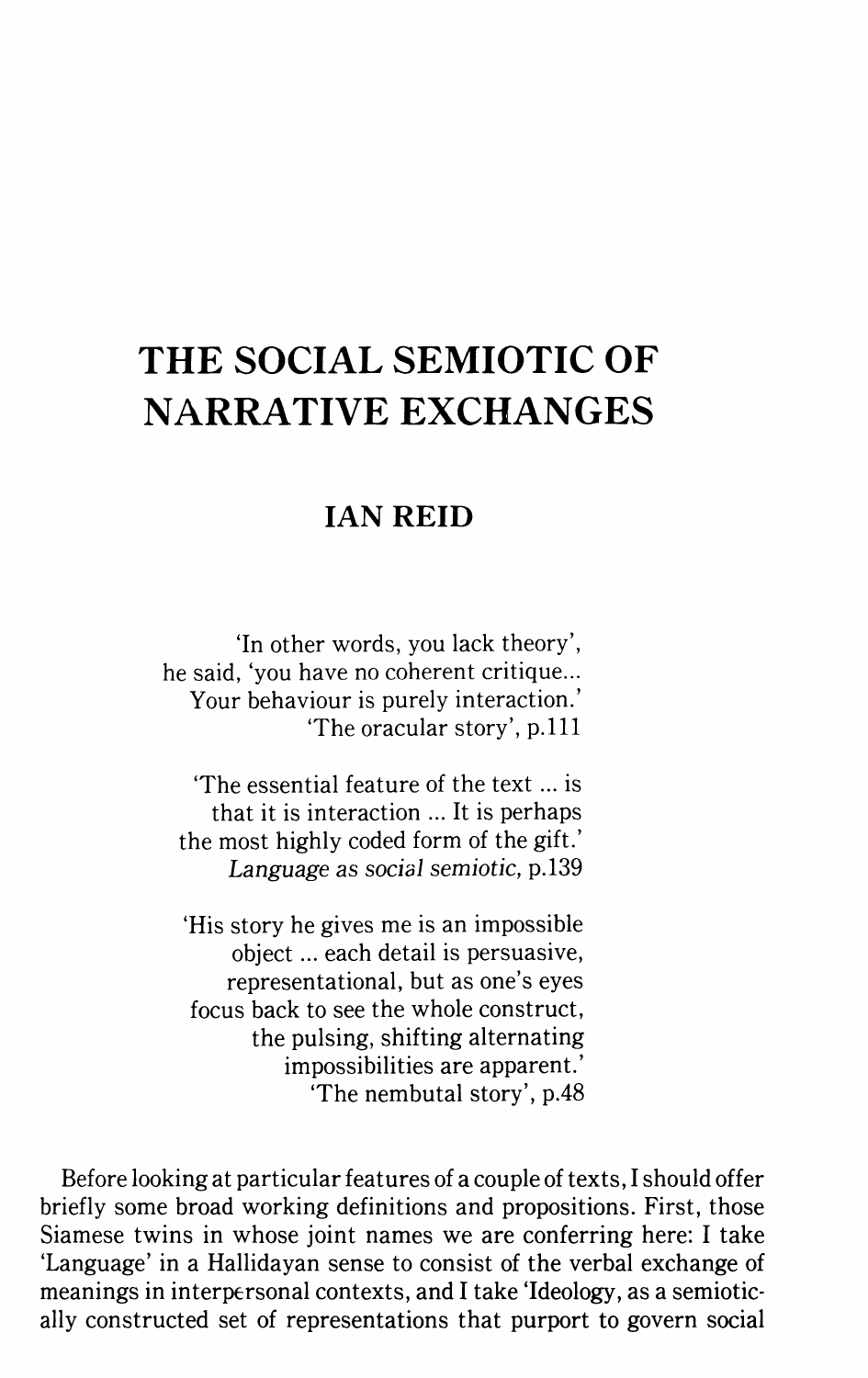processes and positions. To consider the mutual intrication of language and ideology is to recognise that meanings are framed by power relations. Lewis Carroll's Humpty Dumpty, in an often cited passage, expressed his awareness of this:

'When I use a word, it means just what I choose it to mean -neither more nor less.'

The question is,' said Alice, 'whether you can make words mean different things.'

'The question is,' said Humpty Dumpty, 'which is to be master -that's all.' (Lewis Carroll 1958;220)

Mastery is an inescapable issue in any discourse analysis because semantic exchanges cannot be perfectly even-handed or politically neutral. Indeed this is true not only of communication but also of any other social process. For exchange, as Jean Baudrillard remarks, 'does not operate according to principles of equivalence'(1975); rather, as Peter Blau puts it in his pioneering study of *Exchange and power and*  social *life,* (1964;26) 'there is a strain towards imbalance as well as towards reciprocity.'

Therefore it seems necessary to sharpen the usual definitions of 'text'. Instead of seeing this term as referring innocently to 'any passage that forms a unified whole' (I quote from Cohesion in *English* by Halliday and Hasan 1976;1), where the verb 'forms' could, deceptively, be taken to imply an autotelic process and a virtual absence of human agency, it may prove more useful to us to think of a text as being *formed*  in such a way that it has an *ostensible unity,* whose function is to control meaning. As a preliminary gloss on that last clause, here are some remarks from the book *Language and Control,* (1979;63) by Fowler, Hedge, Kress and Trew.

All language is addressed to someone, and involves an addressee as well as an addresser; it is relational. We suggest that communicative relationships are generally asymmetrical, in the sense that one participant has more authority than the other(s); that differences of class or status are at issue in discourse; the relationship is more or less competitive, a negotiation for power.

In *written* language, expecially fictive texts, this negotiatory process is likely to be mediated in complex ways. Without a direct speaker/listener relationship, surrogates intervene.

In those written fictions whose form we regard as narrative, the imprint of authority tends to be most potent  $-$  but also, often, most at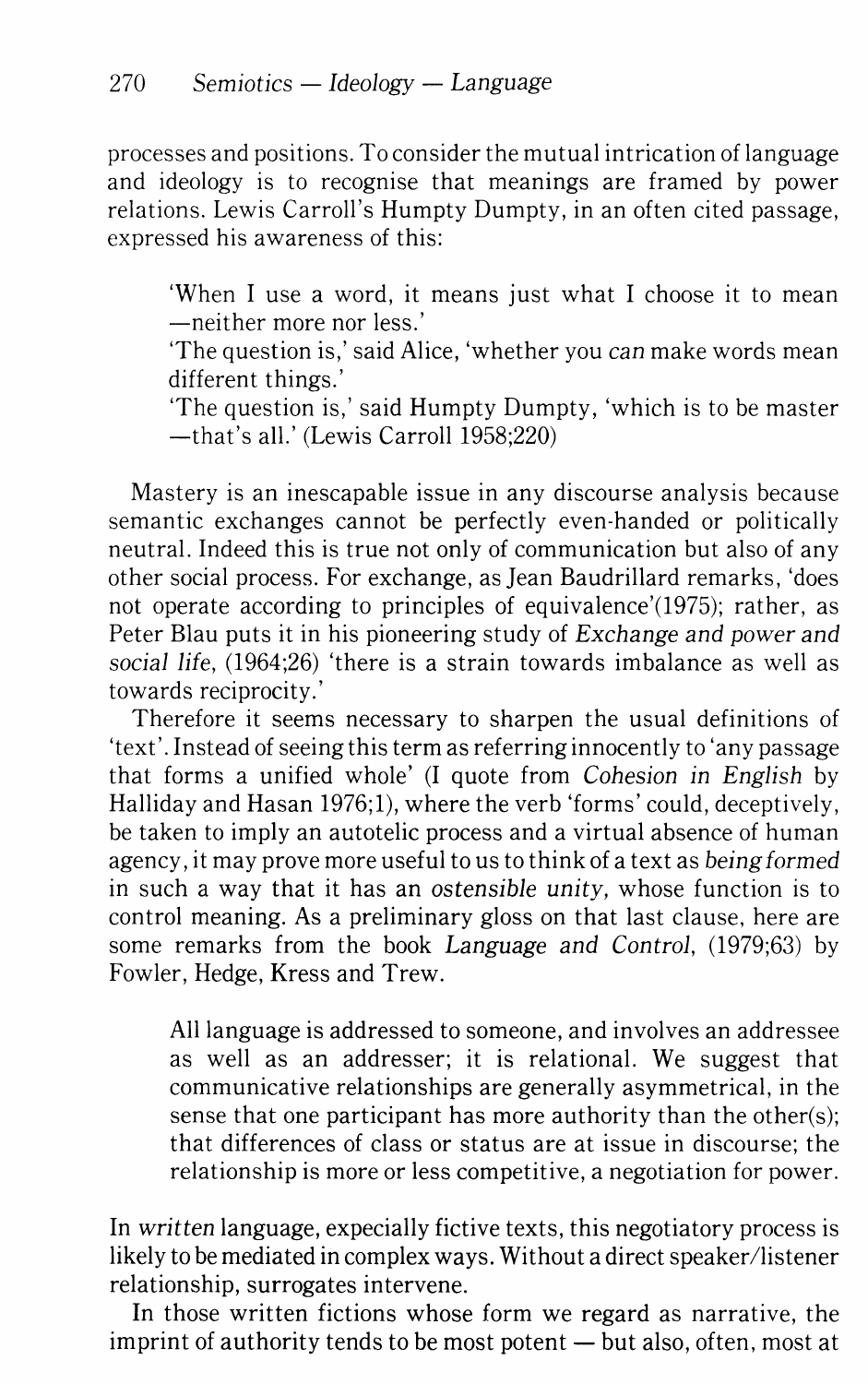risk, most open to scrutiny  $-$  in two areas of selection: (1) whose side of the story is given; (2) how and where the story moves and stops. I shall be arguing that narrative texts tend to complicate the basic kind of semantic exchange between interlocutors by indicating two other kinds of change, quite distinct, each of which is associated with one of those areas of selection just mentioned and each of which can contribute to a renegotiation of semantic control: *displacement* and *substitution.*  Whereas 'exchange' indicated a mutual giving-and-taking of signs by two or more parties, 'displacement' will refer to an altering of the relative positions of the parties themselves and 'substitution' will refer to an altering of the rhetorical disposition of the signs themselves.

Before illustrating each of these, it is convenient at this point to adduce Halliday's triad of variables that shape the register of any language situation: field, tenor and mode. (Halliday, 1978;31; and 1980. Cf also Joia and Stenton, 1980;116-117). 'Field, refers to the particular set of actions into which a given text is being inserted (e.g. an academic conference on semiotics). 'Tenor' refers to the roles of participants in this textual exchange (e.g. paper-giver to audience of peers  $-$  though in some such cases more specific differentials may be relevant, such as privileges linked to gender or professional status). 'Mode' refers to the rhetorical organisation of the text (e.g. conference paper A may be primarily didactic, conference paper B primarily entertaining, conference paper C primarily investigative ... and lexical and syntactical features will vary accordingly: a salience of interrogatives in one case, a preference for the aphoristic rather than the analytic in another case, and so on). In brief, then, the three semiotic structures that constitute a discursive transaction are indicated by the questions: What is going on? (field), Who is taking part? (tenor), and What stylistic options are being chosen? (mode).

The utility of this tripartite schema is not in doubt. But while it may be applied neatly in studies of (e.g.) oral language development, of routine conversations, or of writing that is fairly limited in scope, it needs a more subtle inflexion to deal with the way literary texts (i.e., those read as literary) often complicate their situational structure. For instance, with regard to *tenor,* one has to recognise that the readibility of narrative fictions depends, as Ross Chambers has argued, on a presupposition 'that a given segment of text, in specular relationship with another such segment or with the text as a whole, can be conceived as a 'model' of the text, or text segment, to which it is compared.(1984;29) Among the various textual devices that propose guidance to the reader is a form of embedding or *mise-on-abyme,* which 'implies the representation, internally to the fictional framework, of a situation involving the major components of a communicational act (emitter-discourse-recipient)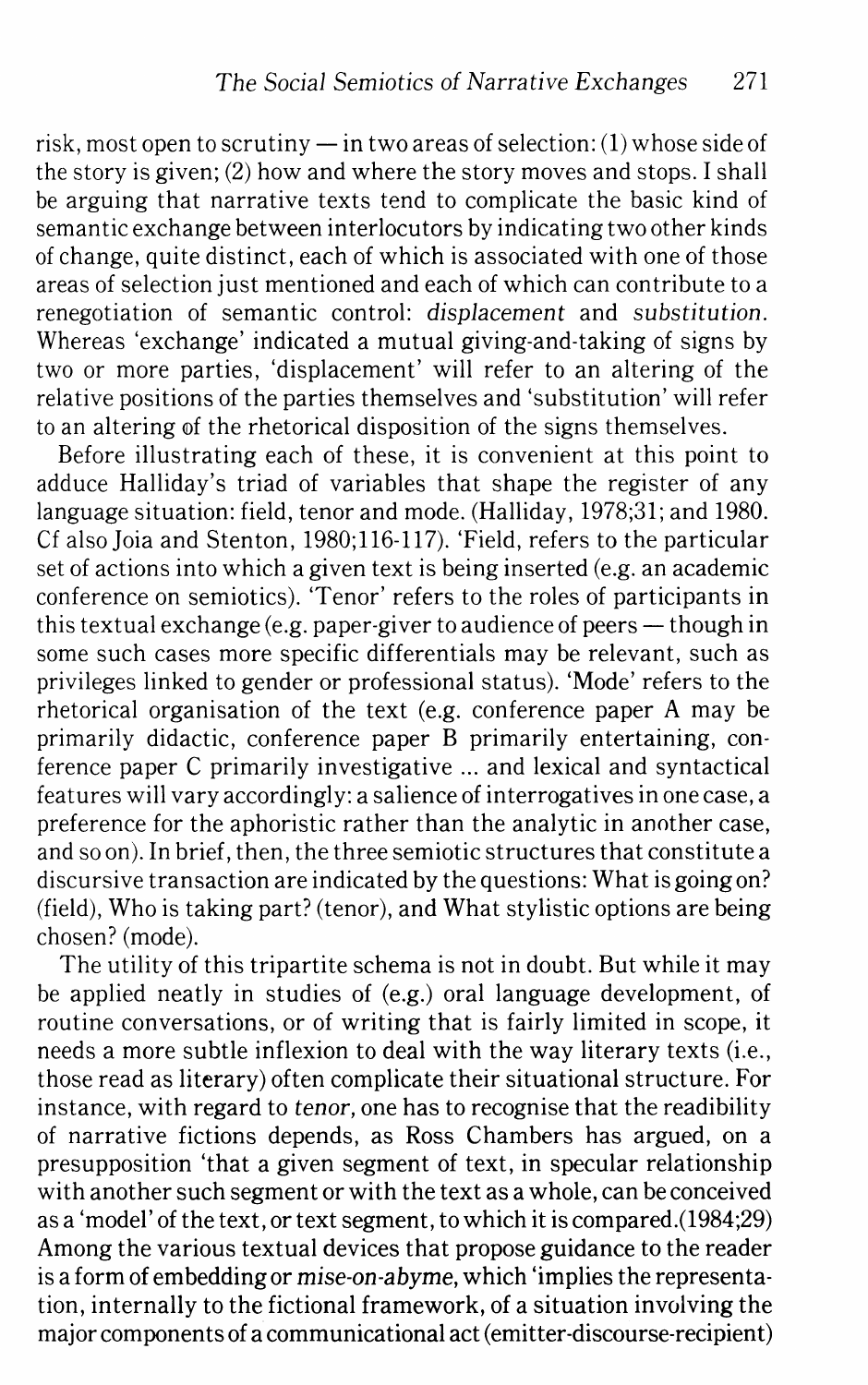$-$  and very frequently the mirroring within a story of the storytelling relationship itself: narrator-narration-narratee.'(Chambers, 1984;33)1 An example given by Chambers is the embedded narrational situation in Balzac's Sarrasine, in which 'a narrator with specific qualities (e.g. maleness) is using his storytelling as a means of influencing (specifically, seducing) a narratee, also endowed with specific qualities (e.g. femaleness) — an act whose performance and outcome are determined by the precise relationship of power, knowledge, and desire distributed between the two.'(1984;34)

Now it is plain that a function of these embeddings of 'tenor' is to curtail a reader's interpretive freedom; but it is equally plain that they cannot be guaranteed to do so with complete efficacy. For the reader must decide, as Chambers remarks, 'whether a specific embedded feature is a model or an antimodel of the text in question, or something in between'  $(1984;35)$  — and furthermore may decide to reject the implied how-to-read directive anyway. In the very act of proposing an appropriate 'tenor'  $-$  by allocating, for instance, a particular set of satisfyingly differential roles for narrator and narratee within an embedded storytelling situation  $-\frac{1}{x}$  a text runs the risk of revealing how the confidence trick is performed, letting us see how arbitrary is the conferral of dominant storytelling rights, how much it requires a relinquishment or suppression of alternative sides of the story, and hence how adjustable or even reversible the balance of narrative power might be. The counterpart in written narration to those paratextual auxiliary signals by which the teller of an oral story may try overtly to make the telling more telling, such as intonation and gesture, must be less directly interpersonal. The governance of meaning is therefore less secure in writing, more liable to interpretive variation; and any wouldbe reinforcement of the narrating position can have a recoil effect. That is, the desire to authorise pre-emptively one kind of tenor relation rather than another may induce resistance by drawing attention to what it wishes to overrule. Apart from the recent work by Ross Chambers to which I have just referred and shall refer again, proper consideration of this means by which texts implicitly propose plausible positions for transacting their semantic business has hardly begun to appear in literary theory. There is much still to be formulated about the inscription of narrative contracts and the room they may allow for *displacements or* positional *shifts* between narrator and narratee. (The writings of Wolfgang Iser, particularly 1979, are relevant to a consideration of the implicitly contractual nature of narration, but do not directly investigate the political ramifications or the question of displacement.)

With regard to *mode,* also, the interpretability of literary texts tends to be less stable than in most other language situations. As far as stories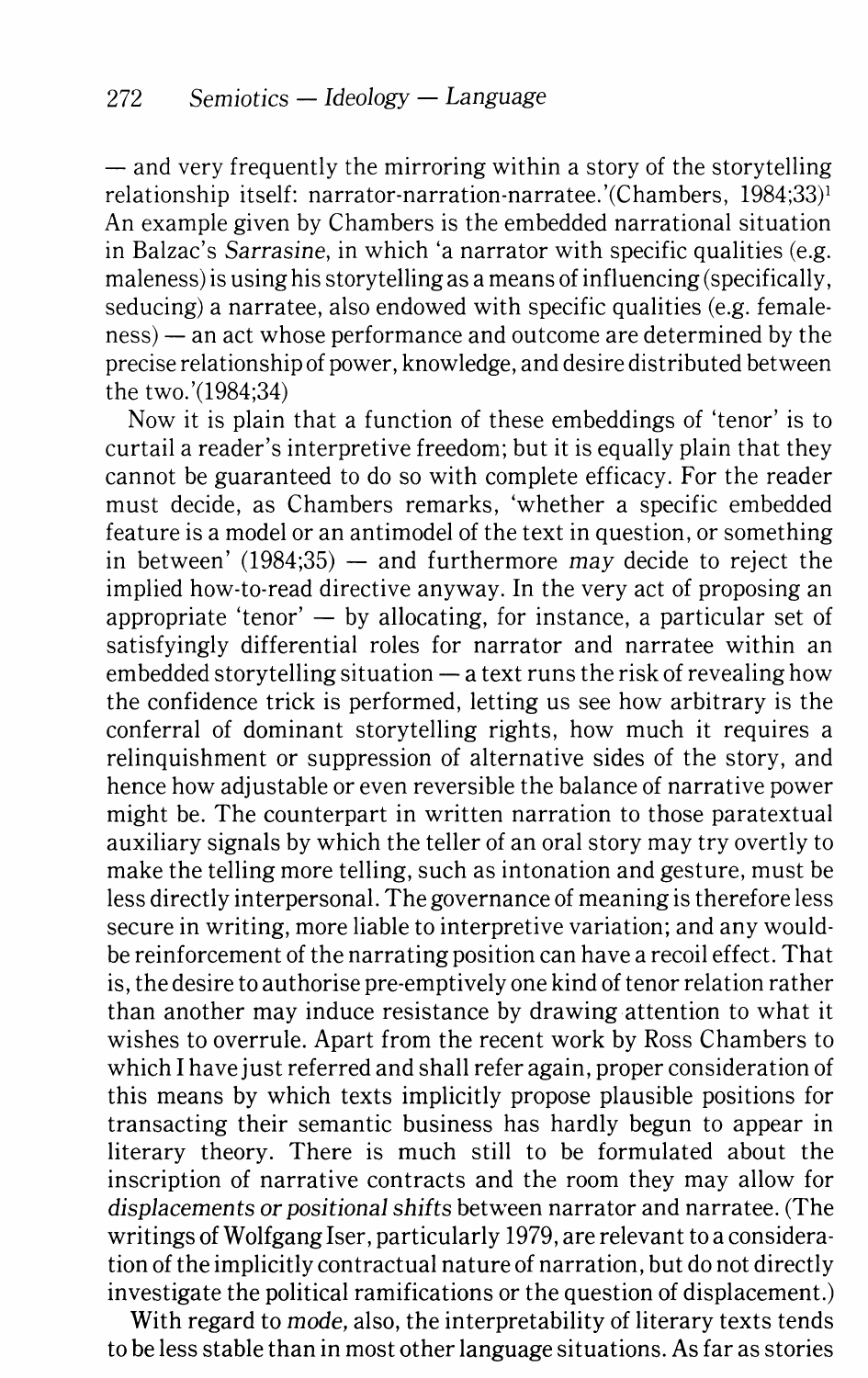are concerned, my contention is this: to the extent that we read them as literary fictions, they become disengageable from any 'succession of events' (Rimmon-Kenan's definition of what narrative fiction 'represents' 1983;2) and tend to be more fully legible in terms of figurative motion. This is to reject what has been presented as axiomatic in almost every discussion from Aristotle's *Poetics* to modern manuals such as those by Chatman and Rimmon-Kenan: the banal notion that structure rests on an underlying sequence of actions; instead, it is to regard certain features of the text's mode as the source of narrative momentum itself. The concept of transformation, confined by structuralist narratology to plot, needs enlarging to include *substitutive series of rhetorical figures.*  This kind of modal transformation, like the potential redistribution of semiotic controls through embedded displacements, runs counter to any desire for a neat, summative exchange of meanings, counter to any attempt to fix significance within a unifying frame. For the nature of figurative substitution, as we shall see, is to be differential  $-$  and therefore resistant to that 'intent at totality' which, as Jonathan Culler remarks, commonly characterises the interpretive process.(Culler, 1975;174)

Discourse analysts use the term 'substitution' for a particular form of cohesive relation between linguistic items, where one expression may simply replace another in a sequence. What I am calling 'substitution' is much more extensive and variable than that; indeed it exceeds all that Halliday and Hasan call 'cohesion'. It can figure in any or all of the three functions that Fowler identifies as constituting textual structure: cohesion, progression and localisation (1981;chapter 4). 'Cohesive' features are those by which a text seems to hang together, achieving consistency among its lexico-grammatical components; 'progressive' features lead the reader onwards, for instance by adverbial means or by tense markers; and 'localising' features depart in a marked way from the ongoing textual norm, arresting the reader's attention by some device that draws attention to itself, such as repetition. These functions can overlap, and when they do they are likely to produce the transformational effect that I call substitution, an effect which contributes more importantly to narrative structure, in my view, than does any interlinking of events.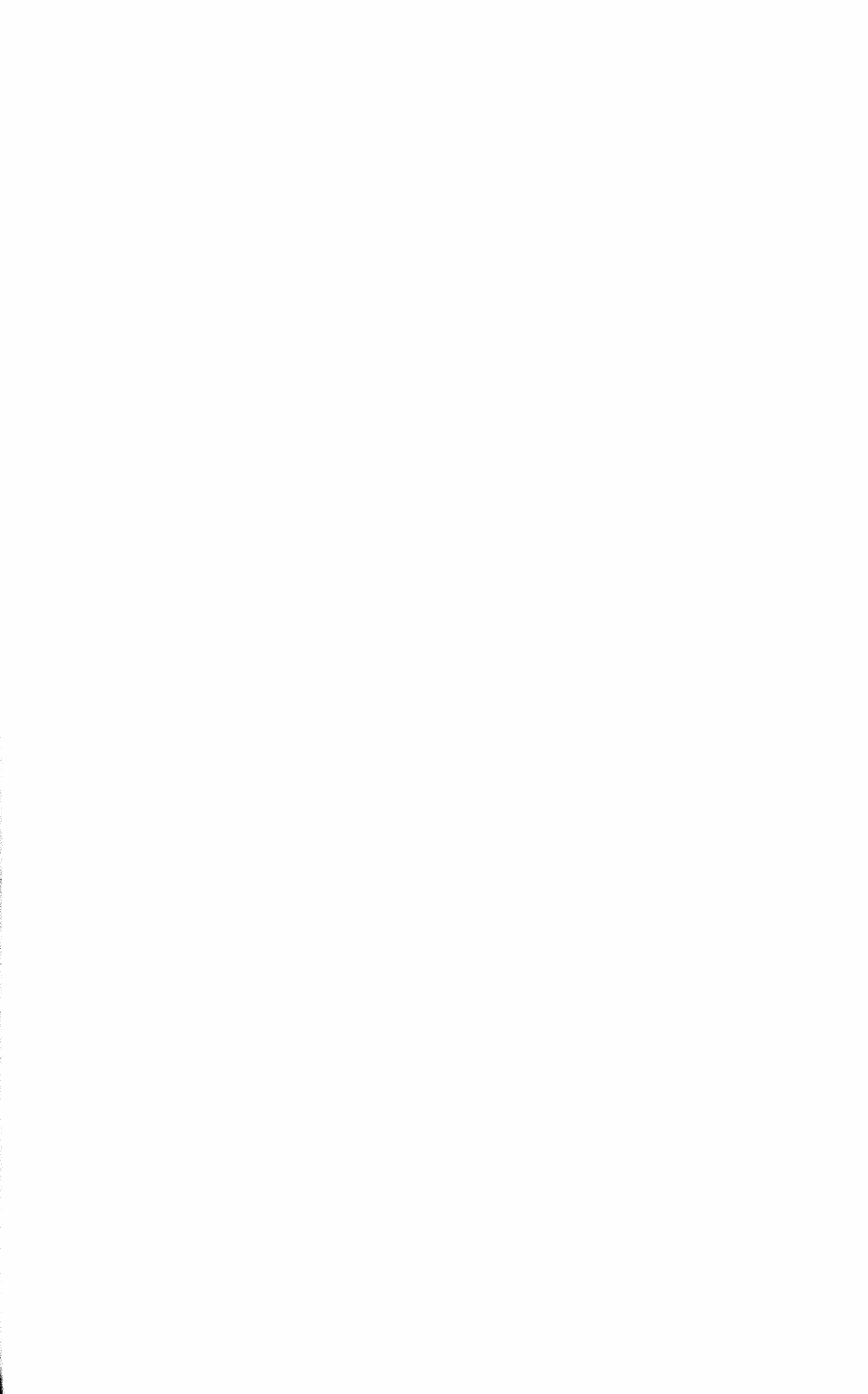Here is a short simple example:

The hotel was shoulder to shoulder. I was shoulder to shoulder with Hestia in the square-shaped bar which we stood around and which read, left to right: the shoulder chains and leather of the greasy bikeheads; shoulder to shoulder with the pale turtle necks of the camp bikeheads; the starch of the blue psychiatric nurses; the hunch of domino players; the semi-non-conformist middle class with red and blue dot peasant neckerchiefs, some daring to wear beads; radicals in battle dress, back (or shoulder) to Hestia and me, shoulder to shoulder. We are as much our fringe as our core.

Perhaps.

We also stand shoulder to shoulder within ourselves.

'He wiped his feet on me and then broke my back', she said.

The localising device, a tenfold repetition of 'shoulder' in the first five sentences, is obvious enough. Also involved is a metonymic progression, a reading of the bar from left to right, from shoulder to shoulder. Cohesion, too, is at work, tying sentences together by such relations as pronouns, both anaphoric (we, she) and cataphoric (he). But it is interesting to note that the first-person plural pronouns are not stable in reference. The 'we' in 'the square-shaped bar which we stood around' is more particular than in 'We also stand shoulder to shoulder within ourselves'; the latter has a generic (i.e. purportedly universalising) quality, emphasised by the shift from past to present tense, and moreover its predicate is metaphorical, like the gnomic utterance about fringe and core. There is, then, in that pronominal slide and that troping movement of 'shoulder', a process of change under way, something not explicable by a straightforward linguistic account of co-reference, nor for that matter by any sequence of events. In terms of orthodox literary analysis we could only say lamely that this is a passage of description or exposition, a setting of the scene. But already the text is developing its structure and its ideology, generating an illusion of motion by substituting one figure for another, seriatim.

It is this modally produced illusion, not any plottable action, that gives space for the story to occur\_ I assert, though I cannot demonstrate here, that there is something of this in any mobile narrative trajectory, which can accordingly be seen as analogous to the paradoxical flight of Zeno's arrow, neatly summarised in deconstructive terms by Jonathan Culler:

At any given time the arrow is at a particular spot ... The motion of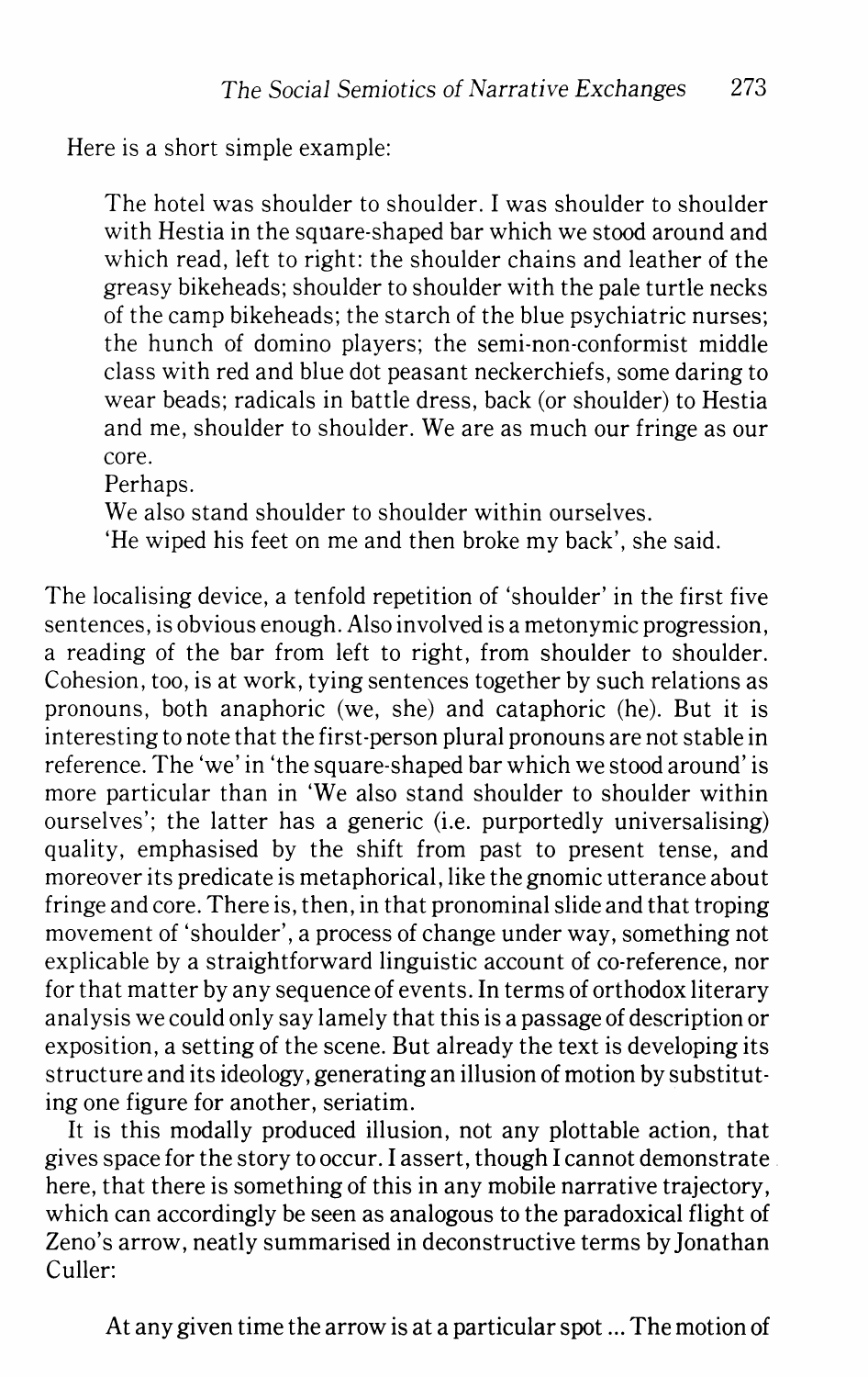the arrow is never given as something simple and present which could be grasped in itself; it is always already complex and differential, involving traces of the not-now in the now. (Culler, 1979;162-3)

But meanwhile, back at the hotel, what of Hestia?

The passage quoted above comes from the beginning of a text entitled 'The oracular story'. Here is the rest of the first page:

'He wiped his feet on me and then broke my back,' she said.

'You've done that to others.'

'That doesn't help, saying that.'

'I thought you were beyond emotional attack.'

'Oh yeah, I forgot,' she said.

She was crying. I placed a hand on her black denim shirt, 'Hey  $come on - they love \text{dancing well who} \text{dance among the thorns.}$ 

'That sort of dance isn't my style anymore,' she said, 'or the thorns.'

'Love is .. .lawless?'

'He said to me -let's have a little predictability in our life. Keep away from the whirlpools. Have a few people to dinner. Milton wanted to try another way of living. He wanted to try open fires and classical music.'

'A nice brochure.'

'That's why you had to leave the Big House.'

 $'Oh$  — is that why.'

'But he's still your friend.'

'And now he's thrown you out,' I said. 'Young cocks ... love no coops?'

One *could* attempt to summarise the rest of the story as a sequence of events. If so, it would go something like this: after further pub talk, Hestia swallows a fistful of nembutal tablets; the narrator takes her home, by which time she is apparently asleep; he strips her, puts her to bed, and after becoming aroused at the thought of Milton's previous access to her, rapes her while she sleeps; a few days later he is at her place when Milton arrives and a hostile conversation occurs during which Hestia laughingly tells Milton what the narrator had done while she was unconscious; the narrator then suggests to Hestia that she take some more tablets and go to bed with him again; time elapses, and he next reports bits of a conversation with Hestia as they swim in a lake, have breakfast in a secluded cottage, ride motorbikes along bush trails, make love while both conscious, and talk some more.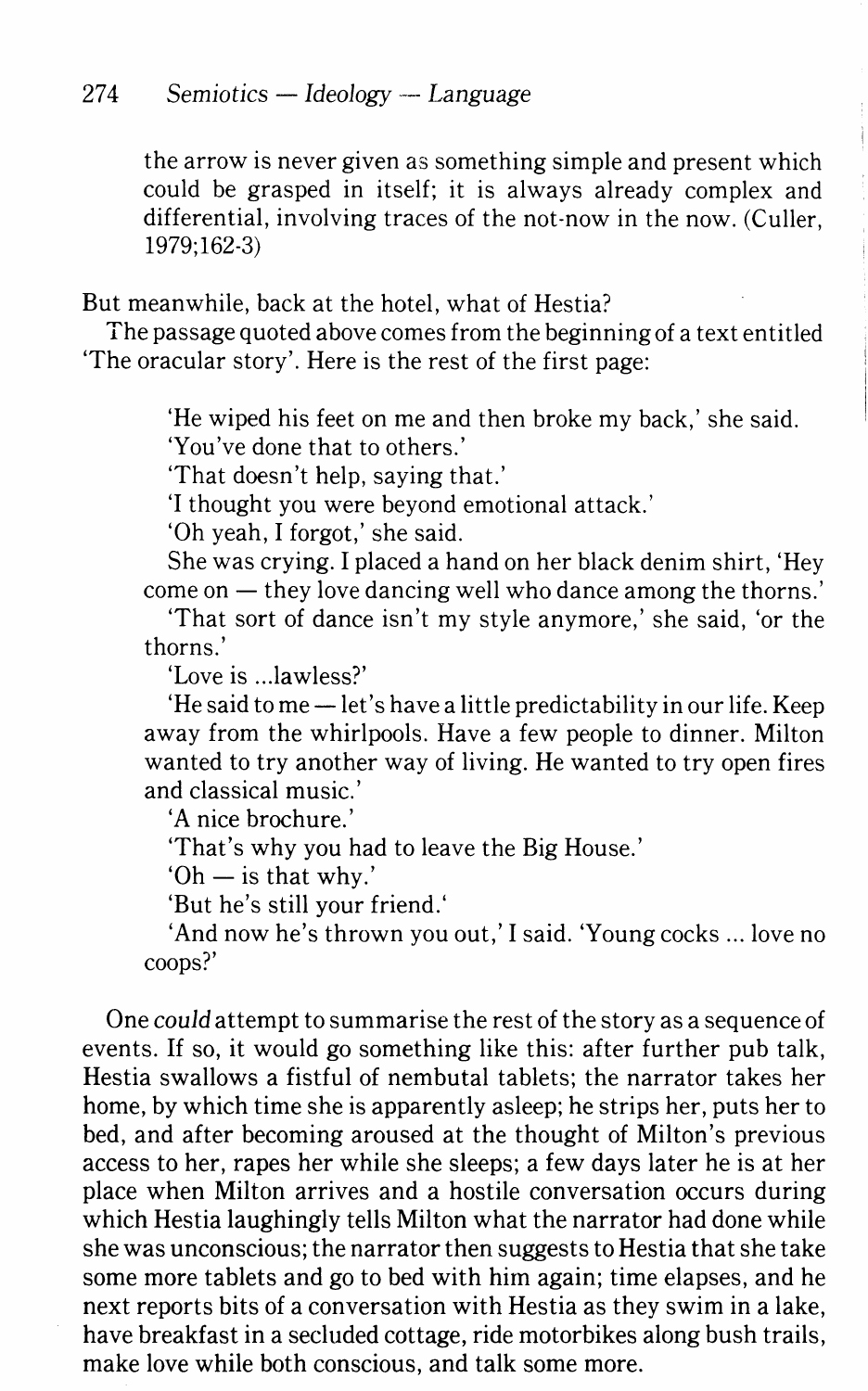Such a summary, abstracting a set of successive happenings, tells us very little about the motor on which this text runs, very little about the way it operates as a transaction. What semantic exchange is being constituted? Within what ideational context is it to be placed (what is its field?), between whom does it take place (what is the tenor?), and by what rhetorical means is it being conveyed (what is its mode?)?

About the field one can say only, initially, that this item of text is a story surrounded by other stories, most immediately (though not only) in a book called Tales of mystery and romance by Frank Moorhouse, published in Sydney in 1977 and bearing in its material presentation all the conventional signs of fictionality.lt might seem, then, that the tenor of this exchange can be described simply in terms of 'author' and 'reader' roles, the former being in this case identifiable with a certain Moorhouse who writes and does certain other things. But the annouced fictive status of the text requires us to understand its tenor a little more carefully.lt would be just as incautious to assume that the narrating 'I' is directly equivalent to the personal 'self', a single and putatively unified subject, who is designated by that authorial name on the book's cover, as it would be to assume that the signature Frank Moorhouse plays no part in the exchange. What occurs between author and reader in a case like this must occur through textual intermediaries, and the precise angle of refraction will be indeterminable.

As for the mode, it is explicitly indicated by the story's title: 'oracular', in that it consists very largely of portentous pronouncements by the narrator. Yet these are mostly embedded within dialogue, and the . sense in which we take them has to be gauged with an eye to the rhetorical particulars of those reported conversational exchanges. Much of the dialogue, especially towards the end, is taken up with stooge questions from Hestia and authoritative-sounding answers from the unnamed narrator. His statements tend to be abstract and sententious, with an almost catechismic quality, as if he were glibly quoting. The characters are hardly having any informative interaction at the verbal level; one oracular phrase follows another not in a personal exchange of meanings so much as in a chain of fictitious substitutions.

'I do have answers', the narrator tells  $Hestia$  - and what he adds next, by way of advice to her, could as well comment on his own discursive procedure: 'Make an arbitrary decision. Respond then to the challenges set in motion by the arbitrary decision.' He answers *per* se don't matter, as he later admits in his final one; they merely bespeak his arrogation of authority.

The rhetorical device by which the story concludes is a sudden switch from the succession of questions and answers to a final imperative. Hestia is speaking: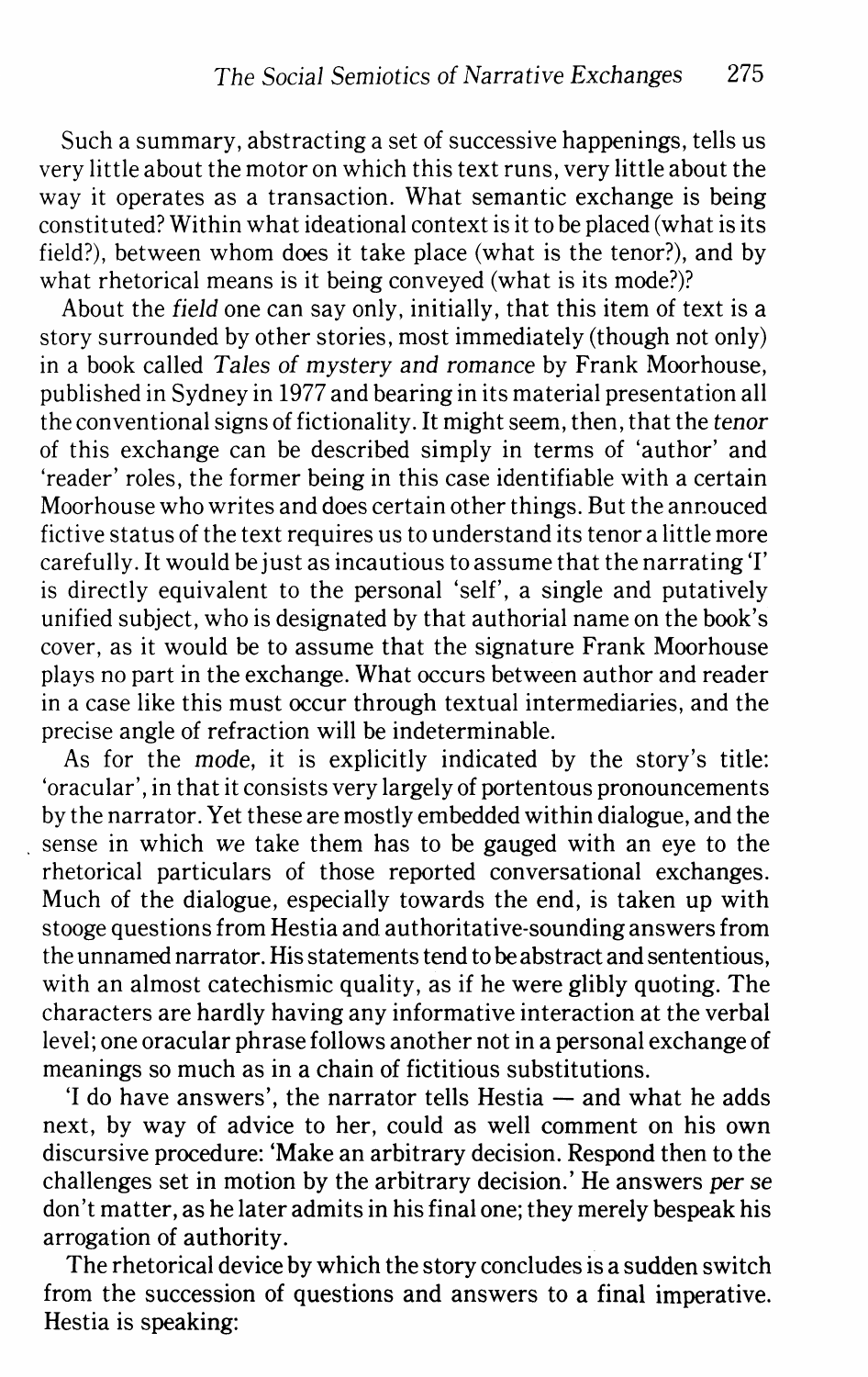'Where do you get your new certainty, your new answers?' 'I'm tired of people who pretend *not* to have all the answers.' 'Do the answers matter?'

'No.'

'Fuck me,' she said, 'fuck me you oracular bastard.'

This does not mark a new active role for Hestia; all she demands is that he do *to* her what he is obviously intent on doing, and the transitive direction of the verb maintains her in a passively compliant position. There is an ideological dimension to this arrangement of language. As represented, her closing line is not in any substantial sense an answer to his answers, not a resolution of any of the human conundrums broached in the story and not a sign of resistance to the narrator's demands  $-$  as it would have been if she had retorted 'Fuck you .. .'. She merely yields to him, orifice to oracle; and this makes it uncomfortable for us that the title shyly asserts an analogy between the narrator's dealings with Hestia and the story's dealings with a reader.

To clarify what such an analogy involves, we can usefully turn again to the new and important book by Ross Chambers, *Story and* situation: *Narrative* seduction *and the* Power *of* fiction. Without attempting to compress the range of its sophisticated argument into a summary, I shall merely quote one of Chambers' own formulations of some ideas that pervade the complexities of his study:

To tell a story is to exercise power ... , and 'authorship' is cognate with 'authority'. But, in this instance as in all others, authority is not an absolute, something inherent in an individual or in that individual's discourse; it is relational, the result of an act of authorisation on the part of those subject to the power, and hence something to be earned ...

Consquently, there is a sense in which the maintenance of narrative authority implies an act of seduction ... This is never more the case than when the narrative content is acknowledged to be fictional, that is, non-informative (in the conventional sense of the term) : the 'point' of the narration can only lie then in its obtaining from the narratee a specific type of attention (to which the information divulged may certainly be germane but cannot be essential) (1984;50-1).

He proceeds to show, through a series of brilliant readings of nineteenth and twentieth-century French and English stories, that narration is frequently and variously thematised within texts as a seductive act, strategically duplicitous, not least in the ways that it may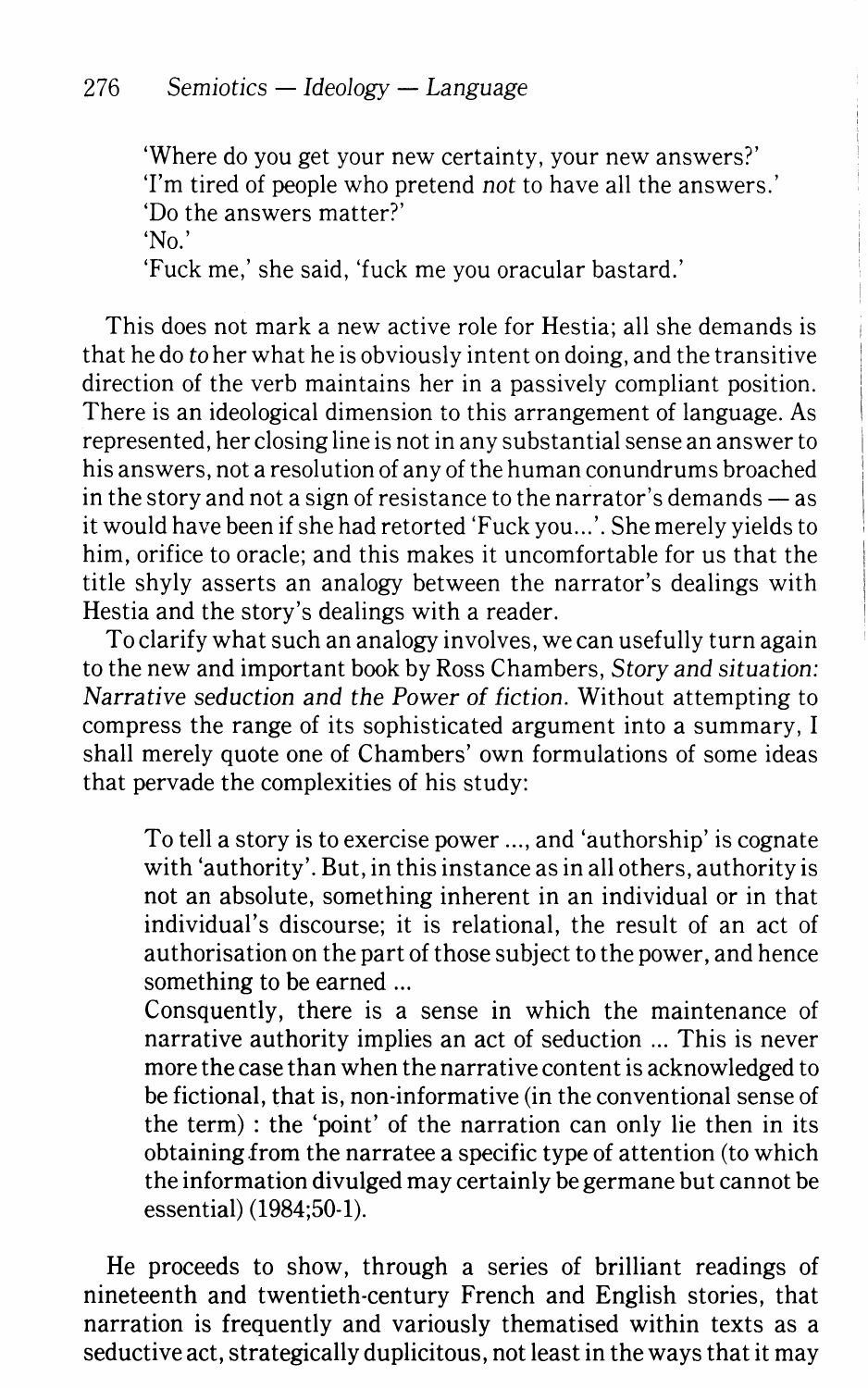disclaim any such intent.

Chambers' insights are plainly pertinent to our consideration of 'The oracular story', in which seductive moves are of several sorts.We might read it as a tale of the progressive capitulation of Hestia to the narrator, through the stages of being involuntarily subjected to his will, subjecting herself voluntarily, and asking to be subjected. But there is more to it than that, because both sexual exchange and narrative exchange are triangulated in this story. Milton, the third party, is the obscure object of desire for the narrator as well as for Hestia. If the narrator's utterances to Hestia have the instrumental function of gaining him access to her body, that physical access in turn has the instrumental function of gaining him vicarious contact with Milton. As he grotesquely puts it when speaking to her, 'You are the vessel from which we (Milton and I) both drink.' Furthermore, Milton is a sort of oblique narratee; and indeed, if among potential readers of 'The oracular story' there is someone who may see himself as corresponding to the fictive Milton, the exchange has another dimension, its account of sordid seduction serving as a piquant ploy in a kind of semantic contest with private overtones.

This would be idle conjecture were there not, in fact, a published story by another hand in which Milton materialises as narrator to attempt a reshuffle of registers, a usurpation of the teller's authority. Here is the first paragraph of 'The nembutal story', published in Michael Wilding's *The Phallic Forest* (1978), a book that is dedicated to Frank Moorhouse2:

Reading his story the incident of the nembutal she swallowed in the pub seemed indisputable. It was as he had told me it had been, some years ago now, three years back, and the other people who had been there weren't in his story, but the incident itself, the swilling down the handful of tablets and the attempt to swallow another ten or so at a second gulp, this was as he had told me. What he hadn't told me at the time was that he had taken her back home, undressed her, put her to bed, lubricated her cunt with KY jelly and tucked her while she was unconscious. Had I simply read that page, not knowing there was any incident it was based on, I would have thought it just another of his decreasingly pleasant stories, with their fading distinction between fictional creation and compulsive fantasy. His need to fuck someone unconscious displayed there, convincingly displayed; and I might have wondered if he had done that. Knowing there was a basic incident, my feelings were somewhat more complex. Though it is another girl he's been having a scene with who the fucking while unconscious definitely happened to, that was the time Henry Bosco raped me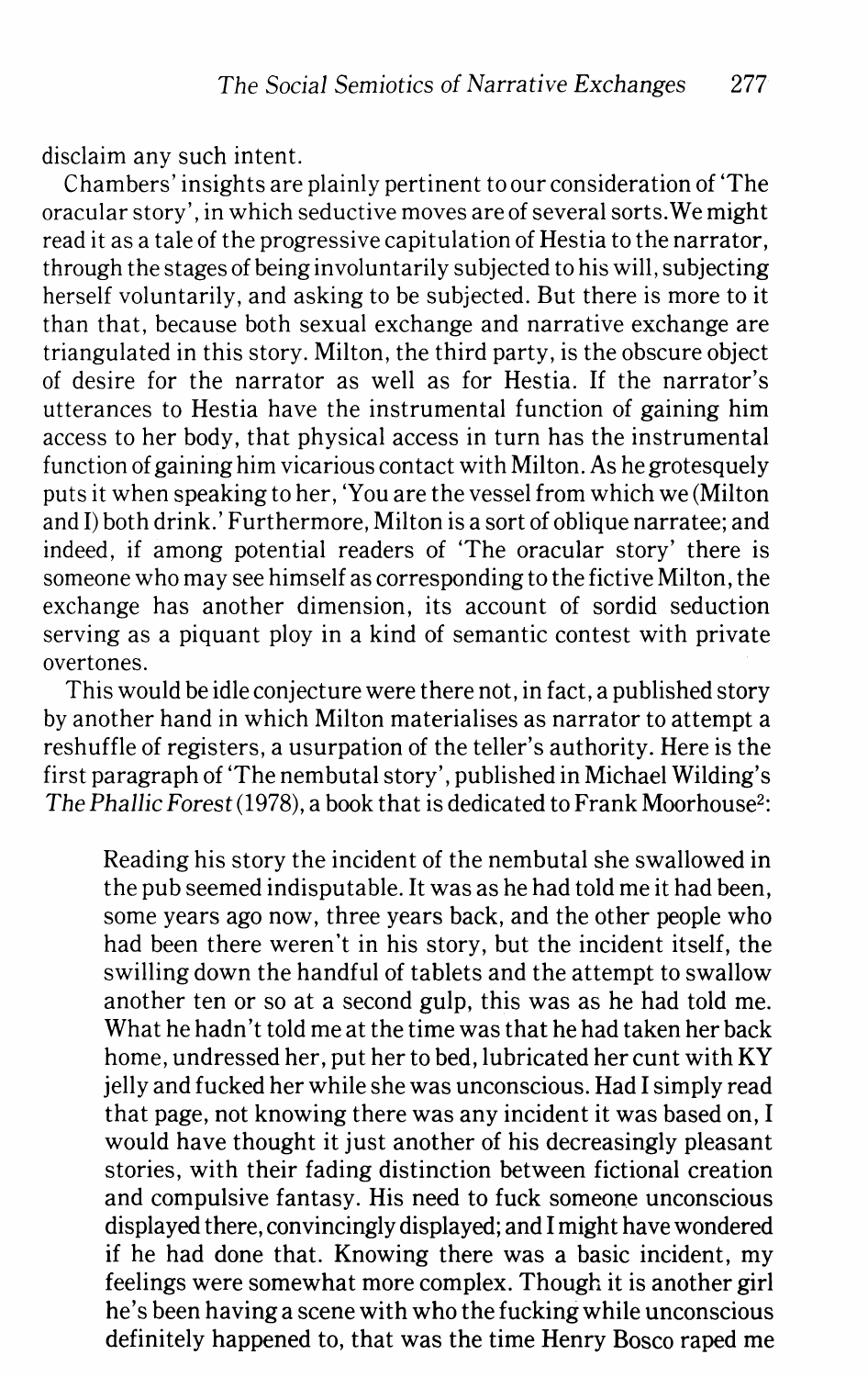was how she put it as we lay there, and she asked me not to tell anyone about the rape, which she couldn't substantiate anyway, particularly not to tell him whom she had never told. And now perhaps one sees why, suspecting perhaps his fascination with such a possibility, wanting to get her to lace her drink and fuck her when she passed out, that after all was what he put in Part II of the story he gave me to read, suggesting to Wesley she swallowed some nembutal and gin and they did it again, And what's in it for me? I think he had her say.

The 'Nembutal' narrator makes male manipulation and rivalry the acknowledged field of these textual exchanges. He tries to achieve ascendancy over the 'oracular' narrator by three methods: seeking greater complicity with readers by use of an intimate monologue uninterrupted by dramatised dialogue; introducing a more complicated and puzzling sexual geometry with the references to the unnamed 'new girl', to 'Henry Bosco' (an anglicised form of the name of a French regional writer), and later to others; and problematising more radically questions of reliability, ascertainability, authorised versions, and the like.

Even from such a brief sample as the quoted opening paragraph, it is apparent that this story wili not purport to divulge what 'really' happened. Rather its procedure is to suggest that fact and fiction always commingle inextricably, making it impossible to retrieve even what it teasingly calls 'the basic incident'; and that any exchange of meanings will involve a struggle for control over what it being transacted. There is hardly anthing in this story that recounts a palpable action, even in passing. Instead it dwells speculatively on the elusiveness of any secure knowledge of events.

This is underlined by certain discrepancies at the textual level between 'The oracular story' and the story to which 'The nembutal story' refers. A reader who can see that Wilding's text has some dependence on Moorhouse's text may well think it odd that 'Hestia' has become 'Wesley' and that the later story talks about 'Part 2' of the  $\alpha$  earlier story  $-$  which has no such division into parts; or that, further on, the narrator says: 'In his story she is unhappy because a character called Milton has fucked her brother'  $-$  yet 'The oracular story' mentions no such brother.

As one might guess, these incongruous details are historically explicable. There was an earlier version of Moorhouse's text. It differed in several details and was segmented into three short parts under the general heading of 'The oracular stories', which circulated as part of a booklet called *The Illegal Relatives*, written by Moorhouse and produced,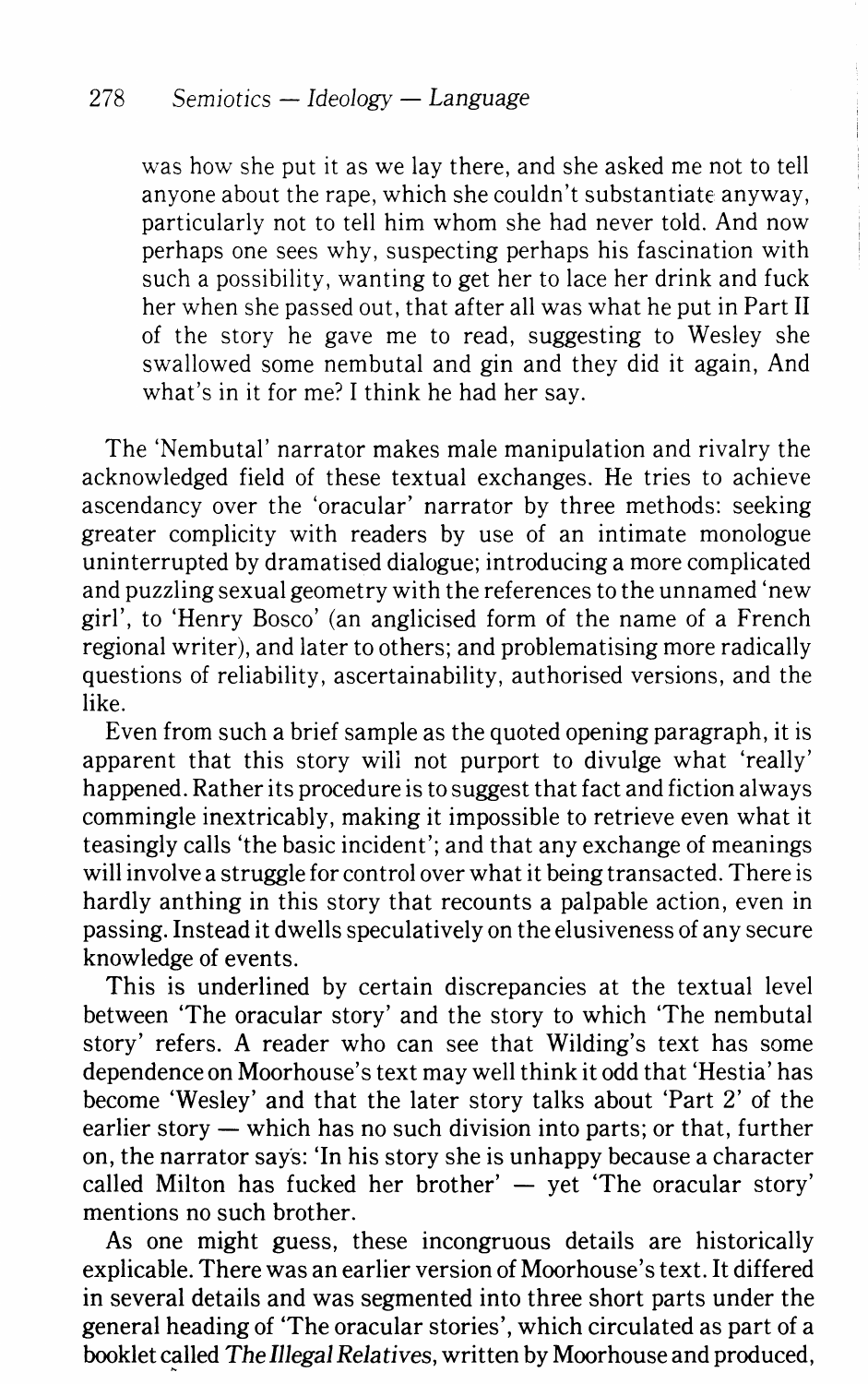with obscene graphics, by an underground publisher. Wilding's text refers to that version. A yet more complicated textual history is traceable for this pair of stories, taking into account their circulation in manuscript, their public readings, their links with other stories (for instance with 'Wesley's brother at the wake for Jack Kerouac', which appeared in the anthology Coast *to* coast, edited by Moorhouse), their appearance in periodicals and books (for instance in *The 'Tabloid* story' *pocketbook,* edited by Wilding). (Cf. Gillard, 1981;167-74) But these details would not fundamentally alter the problematic of their interrelation. For, regardless of origins and recensions, those discrepant elements noted above can serve to illustrate the point that any textual unity is unstable in its extent. The visible, tangible limits of its embodiment in a particular instance, say a certain cluster of pages, do not mark a story's boundaries. It can never be more than provisionally complete, since 'there is an unlimited number of other narratives that can be *constructed*  in response to it or perceived as *related* to it.' (Smith;1980;221)

Moreover this point is fortified both by the cunning way 'The nembutal story' moves along and by the playful way it blows the gaff on its own narratorial credentials. Much of the momentum comes from quick shifts, often in mid-sentence, as one half-told incident or halfglimpsed character gives way abruptly to another. These function as unstable ironies; each successive mention, on that first page or so, of the 'incident', or of what has been 'told' about it, moves us nearer to a mise-en-abyme. The regression accelerates in the dizzying substitutions of that single sentence in which we learn of an apparent replica of the rape, said to have 'definitely happened' in this case yet to be unsubstantiated, involving another (unnamed) woman and another (improbably named) man, as well as the same two men (that is, the sexual and narratorial rivals, Milton and 'him'), featuring narrative prohibitions (broken here in the act of being reported during a more literal kind of embedding). No plot emerges from 'The nembutal story'. Rather, resorting again to Fowler's terms, we can note that one of the main 'progressive' (i.e., story-forwarding) elements in the narration is a 'localising' (i.e., attention-focussing) effect of deviations from normal 'cohesive' usage. The first couple of sentences exemplify this, with their awkward juxtapositions of references to 'his' (the Oracular narrator's) oral and written versions of 'the incident', made even more productively awkward by that irregular grammar at the very start: 'Reading his story the incident of the nembutal she swallowed in the pub seemed indisputable.' Other syntactical slippages, as the story continues, tend even more to let one part of an utterance slide away from another, making readers increasingly dependent on the teller at the same time that he disarmingly casts doubt on his own authority to tell. Unlike the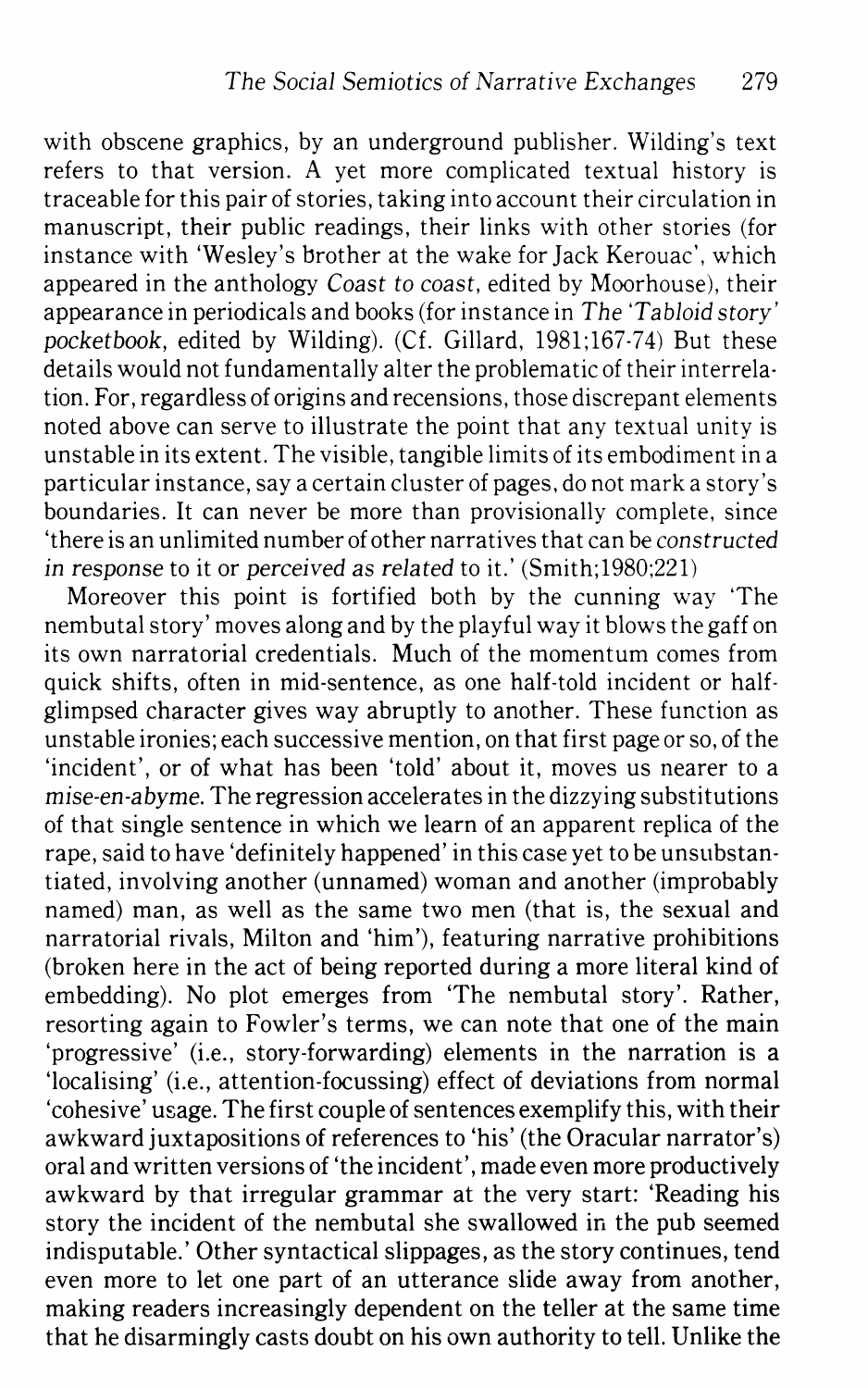Oracular narrator, this one acknowledges that he is unreliable  $-$  and thus ingratiates himself with us, appearing to be, as candid parasite, more trustworthy than the narrator of the host text.

By foregrounding in this fashion the inescapably substitutive nature of narration and the specious nature of narratorial authority even when displaced, this text poses a direct challenge to some tenets of discourse analysis. It is quite true, as Ruqaiya Hasan declares, that 'the central notion in the definition of the text is that of unity'; (1980;75) but in practice, linguists have seldom placed due emphasis on the problematic nature of this notion and on its ideological aspect in particular. In the pair of stories discussed here, questions of unity turn out to be questions of exchange control. Narratorial control may be exerted either by rhetorical closure (as in 'The oracular story', which is rounded off with an air of finality) or, less palpably and perhaps more shrewdly, by an illusion of textual freeplay (as in 'The nembutal story', which appears to open itself to a virtual semantic infinitude through the *mise-en-abyme*  of references to suspect gifts such as the Trojan horse and (syn)optic illusions such as Escher's graphics).

Whether seemingly closed or open, however, a story establishes its particular brand of narratorial authority only by suppressing, more or less tacitly, alternative reading positions. Female acquiescence or even silence is a precondition in these cases for what the male narrators tell. Hestia/Wesley is a drug-subdued decoy in a male game, or a vessel from which each narrator drinks, having filled her with their own words. 'I cannot deal with her emotions', says the nembutal narrator defensively, 'they are for her to write about, that option is always open to her'. But of course it isn't, since she is only a character inscribed by males.

Yet control may be usurped; those suppressed reading positions, once located, are convertible into new narrating positions. 'What of politics?' Hestia asks the Oracular narrator. 'For people like us', he replies, 'no person can represent us. The only electorate is the electorate of personal activity. Nothing guarantees freedom.'

'Are you therefore unrepresented in the power arrangements?'

'There is a para-government.'

If the text is parapolitical, by the same token its particular strategy for governing semantic exchange may be alternatively parapoliticised in its turn. By observing precisely how a text proposes to work on us, we can put it to work again. By pinpointing the kind of elision that shapes it, we can recirculate it in a modified, differently selective form. By moving a story on further, we can reactivate and extend its substitutive position. Textual analysis contributes to this cycle of retellings. My own paper has offered, after all, one such narrative exchange  $-$  and is therefore not above suspicion.3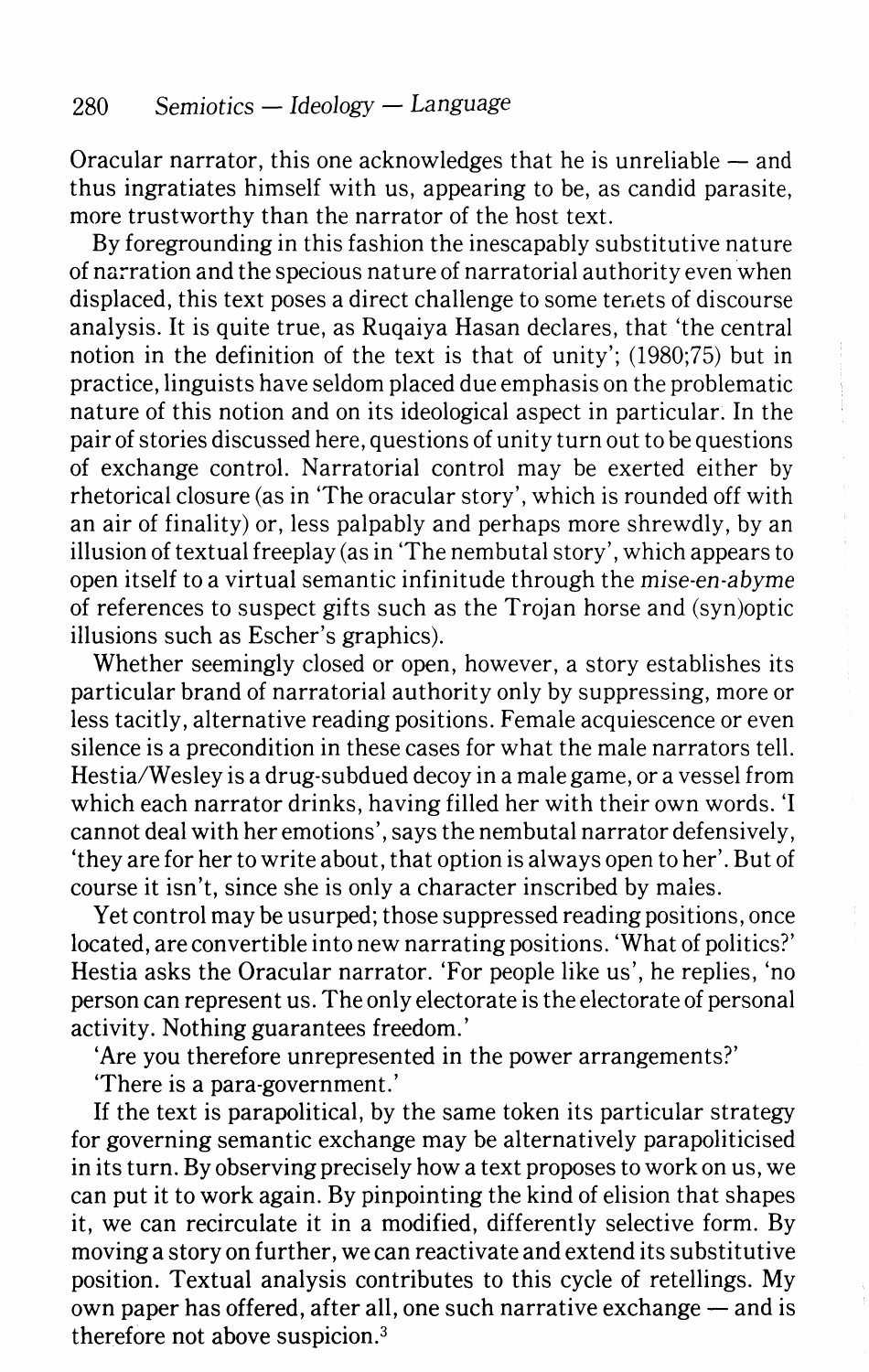## **FOOTNOTES**

- Applications of the term mise-en-abyme, drawn from Gide, have been most amply developed by Lucien Dallenbach, *Le recit speculaire* (Paris, Seuil, 1977).
- 2 The dedication includes the words 'For those days'  $-$  a reminiscence of this statement by the narrator of 'The nembutal story': 'his account recalled to me those days...' Any reader who is thus tempted to identify authors with narrators note, however, that the narrator then says of those days: 'Dim though they are too'.
- 3 Some acknowledgements are due. Although I take responsibility for formulating the argument of this paper, it has benefited from discussions a project funded by the Australian Research Grant Scheme) and owes a particular debt to my former colleagues Anna Gibbs and Garry Gillard. Jenna Mead made useful comments on an earlier version and sharpened my perception of the meaning/power nexus.

## **REFERENCES**

- BAUDRILLARD, Jean: *The* mirror *of* production, trans. Mark Poster (St Louis, Telos, 1975).
- BLAU, Peter B.: *Exchange and power in social life* (New York, Wiley, 1964).
- CARROLL, Lewis: *Through the* looking *glass* (1872), quoted from the St Martin's Library edition reprinted with *Alice's* adventures in Wonder*land* (London, Macmillan, 1958).
- CHAMBERS, Ross: *Story* and situation: narrative seduction *and the* power *of* fiction (Minneapolis, University of Minnesota Press, 1984).
- CHATMAN, Seymour: *Story and* discourse: narrative structure in fiction *and film* (Ithaca, Cornell University Press, 1978).
- CULLER, Jonathan: *Structuralist* poetics (Ithaca, Cornell University Press, 1975).
- CULLER, Jonathan: 'Jacques Derrida', in Structuralism *and* since, ed.John Sturrock (Oxford, Oxford University Press, 1979).
- FOWLER, Roger: Literature *as* social discourse: *the* practice *of* linguistic criticism (Bloomington, Indiana University Press, 1981).
- FOWLER, Roger; HODGE, Bob; KRESS, Gunther, and TREW, Tony: *Language and control* (London, Routledge & Kegan Paul, 1979).

GILLARD, G.M.: 'The new writing: whodunnit?', Meanjin 40.2 (July 1981).

- HALLIDAY, M.A.K.: Language *as* social semiotic: *the* social interpretation *of language and* meaning (London, Edward Arnold, 1978). M.A.K. Halliday's lecture 'Context of situation' in Sophia linguistica no. 6 (1980).
- HALLIDAY, M.A.K. & HASAN, Ruqaiya: Cohesion in *English* (London, Longman, 1976).